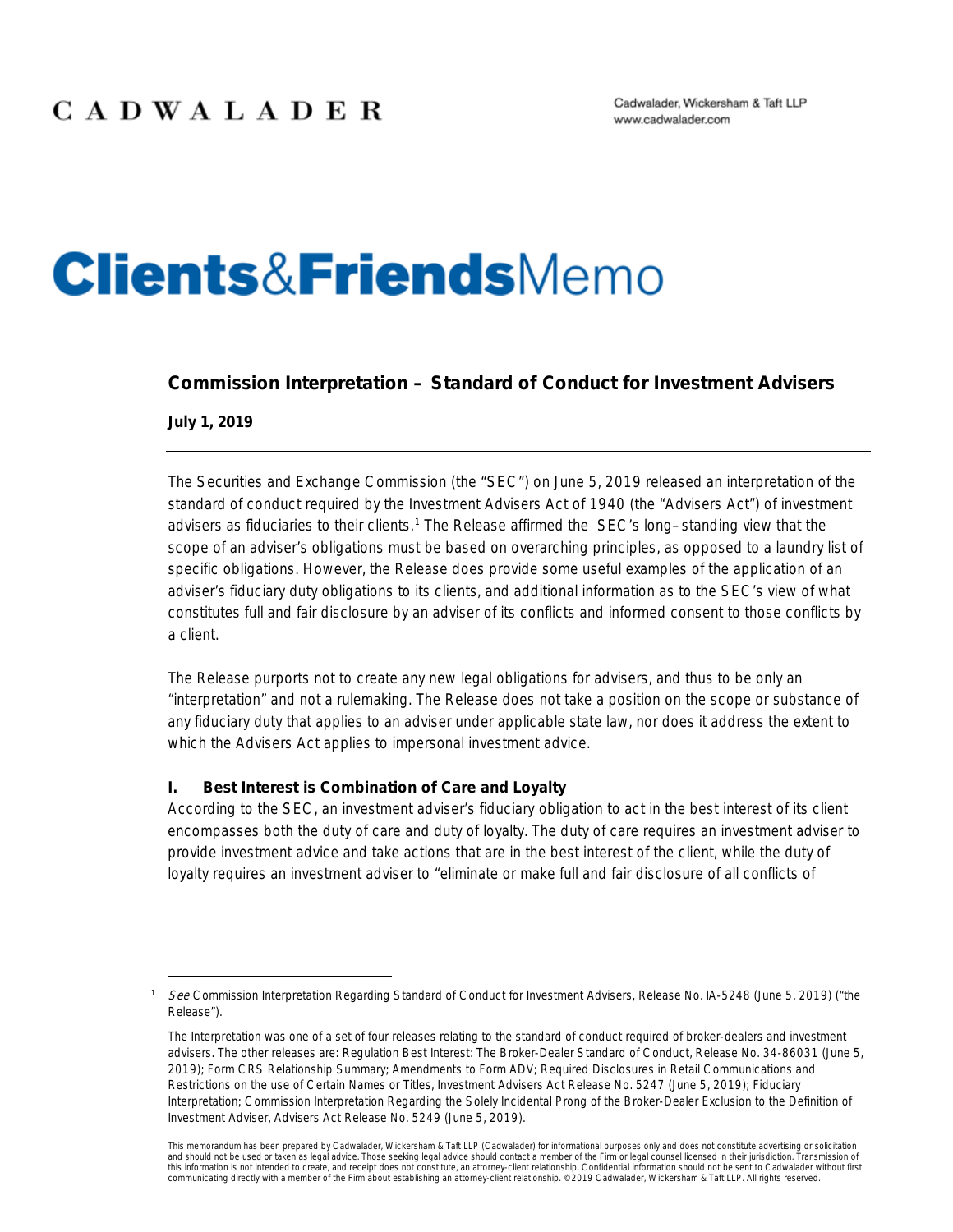### **Clients&FriendsMemo**

interest which might incline an investment adviser … consciously or unconsciously … to render advice which was not disinterested."<sup>[2](#page-1-0)</sup>

Interestingly, in response to the proposed interpretation, one commenter questioned whether there is much support for the conclusion that a duty of care obligation actually exists.<sup>[3](#page-1-1)</sup> Not surprisingly, the SEC disagreed, and asserted the view that the duty of care requires an investment adviser to "provide investment advice in the best interest of its client, based on the client's objectives."[4](#page-1-2) (While the argument that advisers do not have a duty of care was never going to be accepted by the SEC, there is actually surprisingly little, if anything, in the way of regulatory enforcement actions as to the duty of care imposed on an adviser. The regulatory enforcement actions are almost entirely on the duty of loyalty and failures to make adequate disclosures.)

The SEC also affirmed that an adviser's fiduciary duty applies to all investment advice the adviser provides to clients, including advice about investment strategy, engaging a sub-adviser, and appropriate account type."<sup>[5](#page-1-3)</sup>

#### **II. Contract with Client**

The relationship between an investment adviser and its client may be shaped by contract, so long as there is full and fair disclosure and informed consent and subject to certain further constraints. An investment adviser must consider whether the client is retail or institutional when negotiating its agreement with a client. An adviser's obligations when agreeing to terms with a retail client may differ from that of an adviser to a registered investment company or private fund.

As to specific provisions that may be included in a client agreement, the Release states that an adviser's "fiduciary duty may not be waived, though it will apply in a manner that reflects the agreed-upon scope of the relationship."[6](#page-1-4) The SEC also provided three specific examples of unacceptable waivers: (i) that the adviser will not act as a fiduciary, (ii) a waiver of all conflicts of interest, and (iii) a waiver of any specific obligation under the Advisers Act.<sup>[7](#page-1-5)</sup>

<span id="page-1-0"></span> <sup>2</sup> The Release at page 6.

<span id="page-1-1"></span><sup>3</sup> See Comment Letter of Dechert LLP (Aug. 7, 2018) (citing the absence of a single federal case holding that the Advisers Act imposes a "duty of care" and pointing out that the cited administrative proceedings base their holdings on a failure to adequately disclose rather than a "duty of care").

<span id="page-1-2"></span><sup>4</sup> The Release at page 8.

<span id="page-1-3"></span><sup>&</sup>lt;sup>5</sup> Consistent with Reg BI, the Release clarified that account type clearly includes "advice about whether to roll over assets from one account  $(e.g.,$  a retirement account) into a new or existing account that the adviser or an affiliate of the adviser manages; Release at page 18 (stating an adviser's duty to monitor extends to all personalized advice it provides to the client, including an evaluation of whether a client's account or program type continues to be in the client's best interest).

<span id="page-1-4"></span><sup>6</sup> The Release at page 10.

<span id="page-1-5"></span><sup>&</sup>lt;sup>7</sup> The Release at pages 10-11.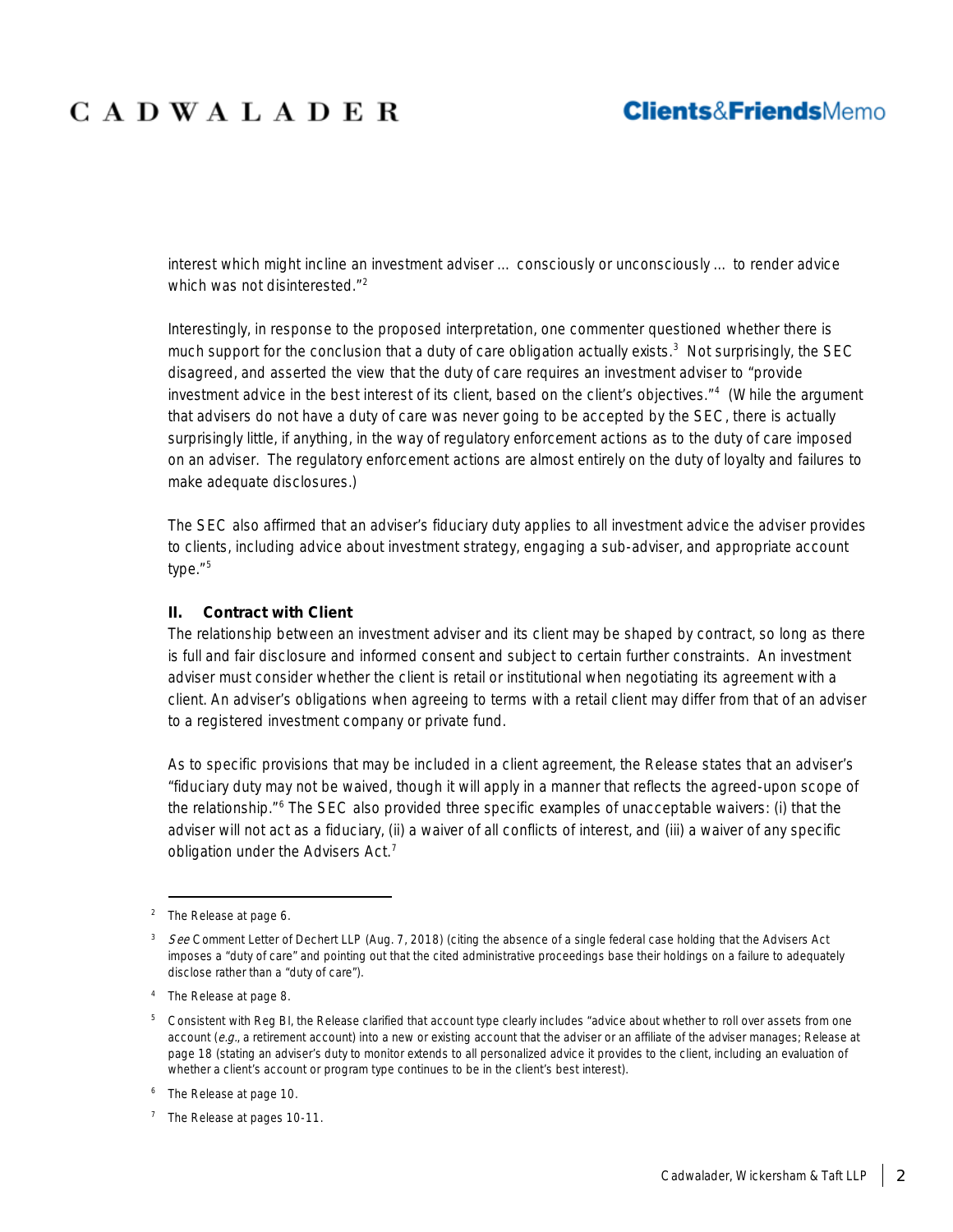The SEC also clarified its view as to the use of "hedge clauses" in advisory agreements. (A hedge clause is a provision added to an investment advisory contract or agreement which typically discharges the adviser from liability unless the adviser has been grossly negligent or has engaged in reckless or willful misconduct, illegal acts, or acts outside the scope of its authority.<sup>[8](#page-2-0)</sup>) The SEC stated that, while a hedge clause may be appropriate for an institutional client, the Release stated that "there are few (if any) circumstances in which a hedge clause in an agreement with a retail client would be consistent with those antifraud provisions ..."<sup>[9](#page-2-1)</sup> The use of a hedge clause in an agreement with an institutional client will depend on the "particular facts and circumstances."<sup>[10](#page-2-2)</sup> Advisers must address any conflicts of interest created by the hedge clause as required by their duty of loyalty. Further in this regard, the SEC withdrew the Heitman Capital Management No-Action Letter.<sup>[11](#page-2-3)</sup>

#### **III. Reasonable Inquiry**

The SEC pointed out several differences between advising a retail client versus an institutional client, particularly as it relates to the adviser's obligation to make a reasonable inquiry into its client's circumstances.

A retail client's investment objectives may fluctuate due to various life events. As a result, when advising retail clients, an adviser must make an ongoing reasonable inquiry into the client's "investment profile," including its financial situation, level of financial sophistication, investment experience, and financial goals. The frequency with which an adviser must inquire and update a retail client's investment profile turns on individual facts, circumstances, and events.

However, an institutional client's investment objectives are typically fixed by the advisory agreement or its constituent documents. Therefore, when dealing with institutional clients, "the nature and extent of the reasonable inquiry into the client's objectives generally is shaped by the specific investment mandates from those clients."<sup>[12](#page-2-4)</sup> Any obligation to update the investment objective of an institutional client should be set forth in the advisory agreement.

<span id="page-2-2"></span> $10$  *Id.* 

<span id="page-2-0"></span><sup>&</sup>lt;sup>8</sup> Hedge clauses are often followed by "non-waiver disclosures" which explain that the client may have certain legal rights arising under federal and state securities laws which have not been waived. The key concern is that these antifraud provisions may be violated if such a clause is likely to lead a client to believe that it has waived non-waivable rights of action against the adviser that are provided by federal or state law.

<span id="page-2-1"></span><sup>9</sup> Release at page 11, footnote 31.

<span id="page-2-3"></span><sup>&</sup>lt;sup>11</sup> Release at page 11, footnote 31; See also Heitman Capital Mgmt., LLC, SEC No-Action Letter, (Fed. 12, 2007). (On Feb. 12, 2007, the SEC issued a No-Action Letter which indicated that the use of a hedge clause, accompanied by non-waiver disclosure, would not per se violate Sections 206(1) and (2) of the Advisers Act. Instead, in the context of a retail client, the staff would consider numerous factors including, but not limited to, whether: (i) the hedge clause was written in plain English; (ii) the adviser highlighted and explained the hedge clause during an in-person meeting with the client; and (iii) the adviser provided enhanced disclosure to explain the instances in which such client may still have a right of action against the adviser).

<span id="page-2-4"></span><sup>&</sup>lt;sup>12</sup> Release at page 14.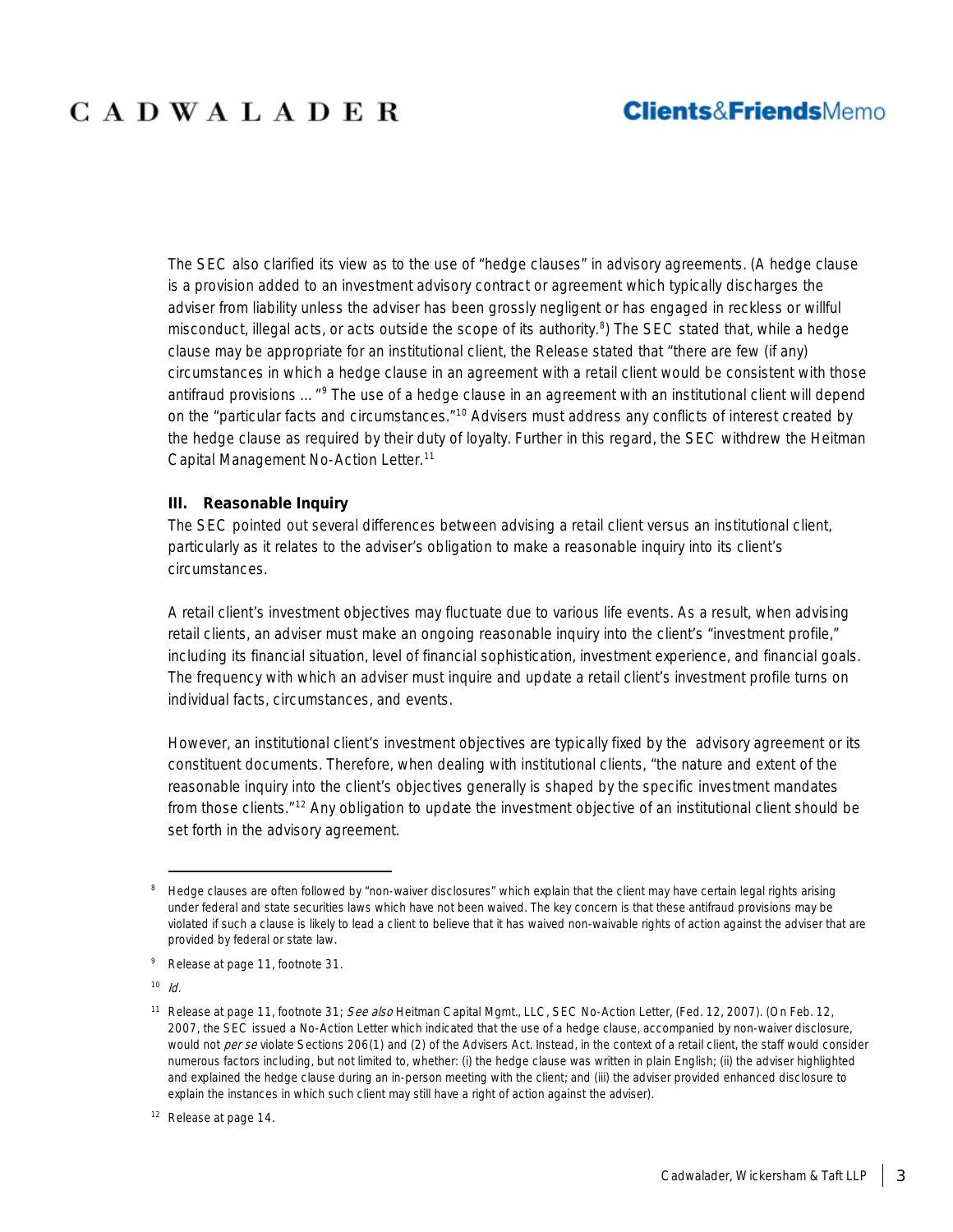### **IV. Conflicts**

The SEC's proposed interpretation on fiduciary principles stated that an adviser must "seek to avoid" conflicts of interest with clients.<sup>[13](#page-3-0)</sup> The Release clarifies that an adviser may satisfy the duty of loyalty by "making full and fair disclosure of conflicts of interest and obtaining the client's informed consent."[14](#page-3-1) However, the requirement to obtain informed consent "does not require advisers to make an affirmative determination that a particular client understood the disclosure and that the client's consent to the conflict of interest was informed. Rather, disclosure should be designed to put a client in a position to be able to understand and provide informed consent to the conflict of interest."[15](#page-3-2)

#### **V. Full and Fair Disclosure**

The SEC also pointed to potentially significant differences between the meaning of full and fair disclosure for institutional clients and retail clients. Institutional clients "generally have a greater capacity and more resources than retail clients to analyze and understand complex conflicts and their ramifications."[16](#page-3-3) On the other hand, it may be difficult to provide disclosure regarding complex or extensive conflicts that is sufficiently specific, but also understandable enough for retail clients to provide their informed consent. In these cases, disclosure alone will not be sufficient, and the adviser should "either eliminate the conflict or adequately mitigate (i.e., modify practices to reduce) the conflict such that full and fair disclosure and informed consent are possible."<sup>[17](#page-3-4)</sup>

The Release stated that some conflicts "may be of a nature and extent that it would be difficult to provide disclosure to clients that adequately conveys the material facts or the nature, magnitude, and potential effect of the conflict sufficient for a client to consent to or reject it."<sup>[18](#page-3-5)</sup> Despite taking the view that there are some conflicts that cannot be cured through disclosure, the SEC did not define what such conflicts might be. The Release, does however, provide some guidance as to (i) the appropriate level of specificity required, and (ii) the considerations for disclosure regarding conflicts related to the allocation of investment opportunities among eligible clients.<sup>[19](#page-3-6)</sup> For example, disclosing that an adviser "may" have a particular conflict, without more, is not adequate when the conflict actually exists. Similarly, the use of "may" is insufficient if it simply precedes a list of all possible or potential conflicts regardless of likelihood. With respect to allocating investment opportunities, an adviser is permitted to consider the nature and objectives of the client and the scope of the relationship. However, if a conflict exists, it would be

- <span id="page-3-4"></span><sup>17</sup> Release at page 28 (emphasis in original).
- <span id="page-3-5"></span><sup>18</sup> Release at page 28.
- <span id="page-3-6"></span><sup>19</sup> Release at page 24.

<span id="page-3-0"></span><sup>&</sup>lt;sup>13</sup> Proposed Commission Interpretation Regarding Standard of Conduct for Investment Advisers, Release No. IA-4889 (April 18, 2018) ("Proposed Release").

<span id="page-3-1"></span><sup>14</sup> Release at page 23, footnote 57.

<span id="page-3-2"></span><sup>15</sup> Release at page 27.

<span id="page-3-3"></span><sup>16</sup> Release at page 26.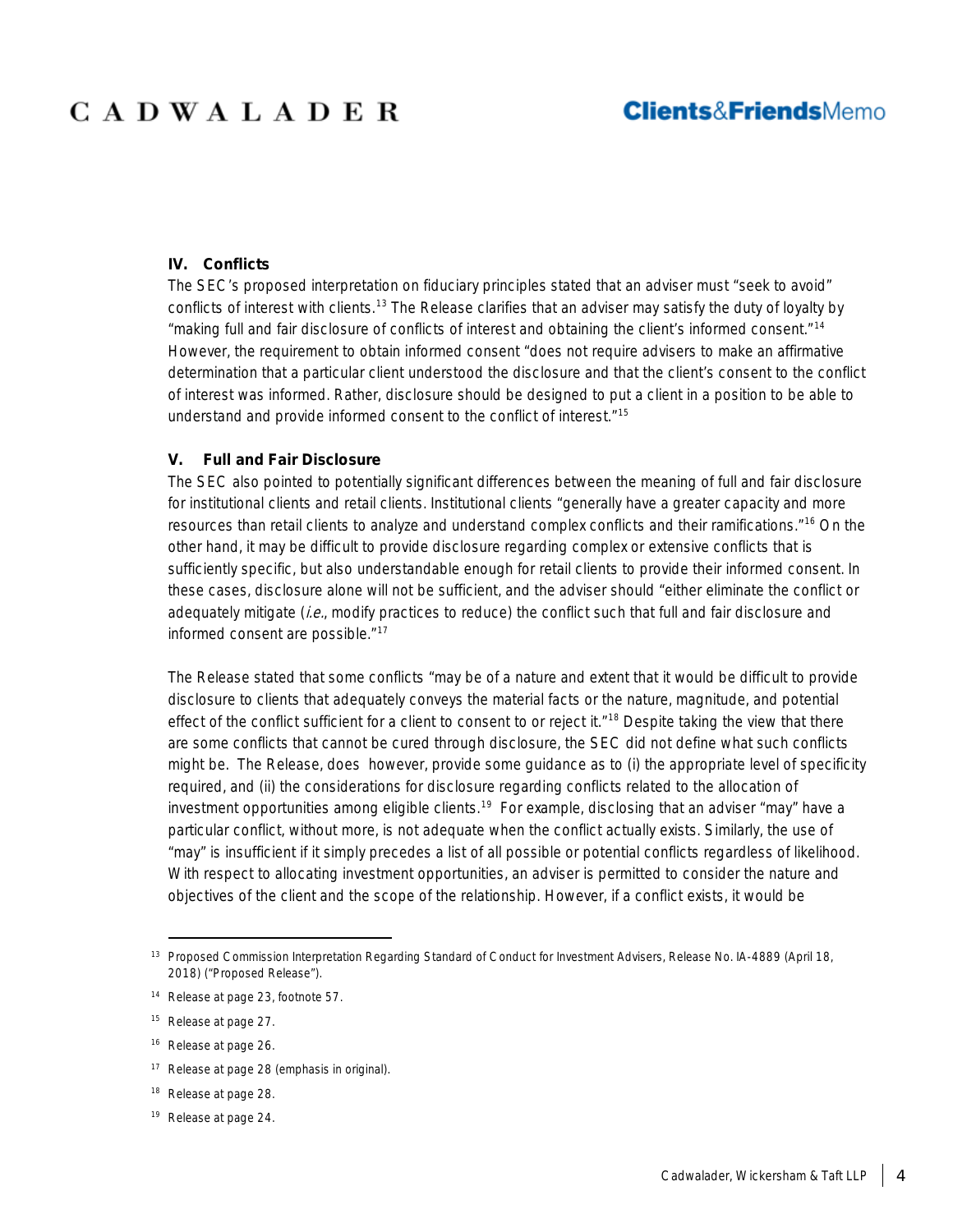### **Clients&FriendsMemo**

inadequate to disclose that the adviser has "other clients" without describing how the adviser will manage conflicts between clients.

The Release also makes clear that informed consent does not have to take the form of a written advisory contract. In fact, a client's informed consent can be either explicit or, "depending on the facts and circumstances, implicit."[20](#page-4-0) It further explained that "a client generally may provide its informed consent implicitly 'by entering into or continuing the investment advisory relationship with the adviser' after disclosure of a conflict of interest."[21](#page-4-1)

### **VI. Going Forward**

- Advisers should assess their policies regarding the frequency with which they inquire and update a retail client's investment objectives. Additionally, advisers should determine whether they wish to specify the frequency of obligation to update in their advisory agreements.
- Advisers should evaluate their advisory agreements to ensure they are not using waiver language that would be prohibited by the Release.
- Advisers should determine whether they have made full and fair disclosure of conflicts and obtained the necessary informed consent from clients. In particular, advisers should assess the adequacy of any disclosure relating to the allocation of investment opportunities.
- Taking account of the sophistication of the clients that they serve, advisers should review and confirm that any disclosures are sufficiently specific and understandable enough for their clients to make an informed decision to consent to the conflict of interest.
- In relationships where a client has provided implied consent to a conflict, an adviser may want to identify evidence of such consent, or when possible, obtain explicit consent.

<span id="page-4-0"></span> <sup>20</sup> Release at page 27.

<span id="page-4-1"></span><sup>21</sup> Release at page 27, footnote 68.